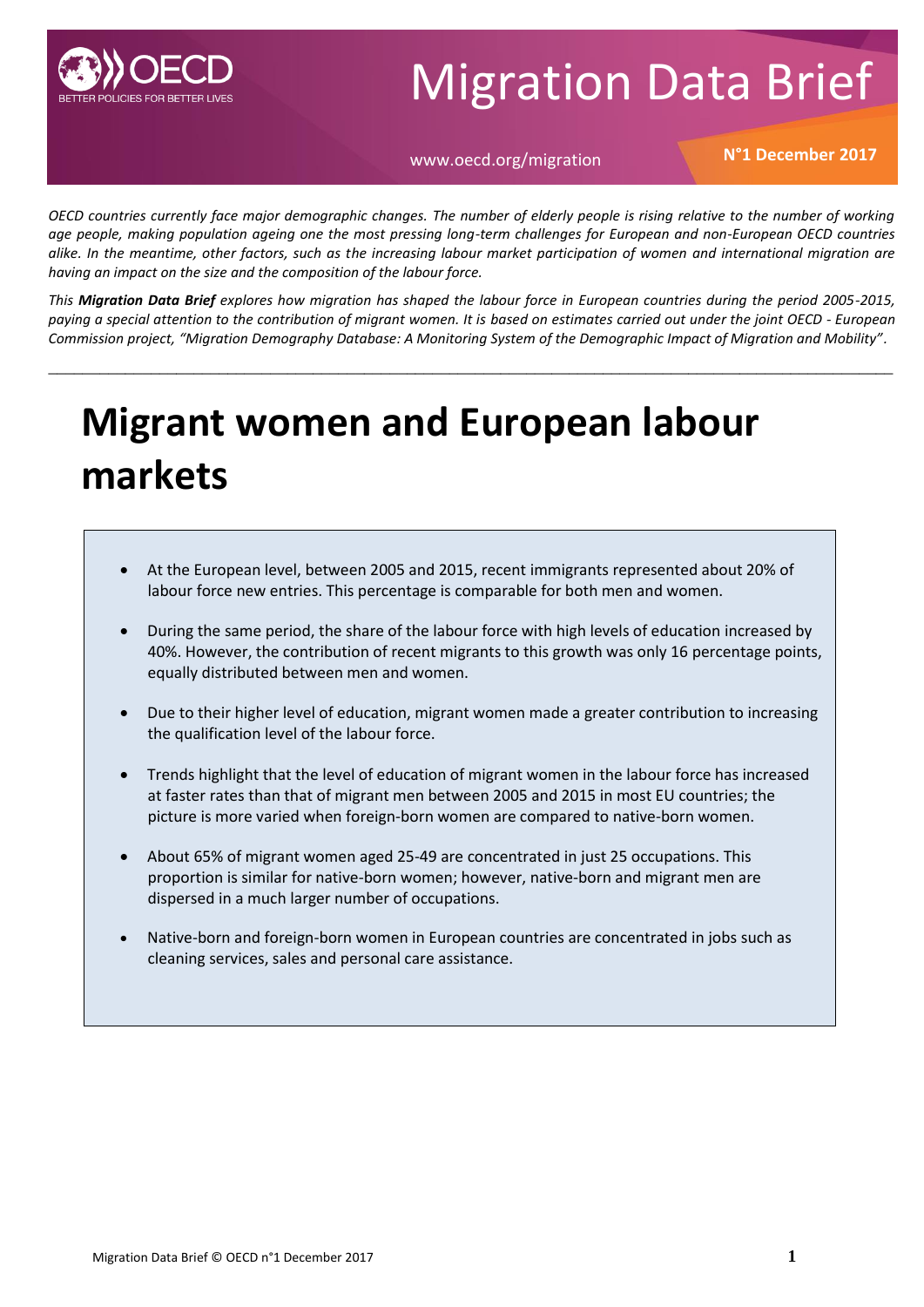#### **What role have migrants played in changes to the EU labour force during the past decade?**

In 2015, around 11.4 million citizens aged 20-64 from the EU28 and the EFTA countries resided in an EU member state different from their country of birth, up from 10.8 million in 2014 (European Commission, 2017). This trend has an impact on the dynamics and composition of the labour force. For European countries, the overall growth of the labour force (those employed or unemployed but actively looking for work) between 2005 and 2015 was 4.5%. The overall growth can be decomposed into four demographic groups: young entrants (people who have finished their studies in the last 10 years and have either started looking for a job or started working), recent migrants (foreign-born who have been living in the country for less than 10 years), recent retirees (people who have left the labour force in the last 10 years to retire), and individuals aged 25-54 (considered to be in the "prime age" of working life).

Table 1 shows the contribution of each group by sex to labour force changes in selected EU countries between 2005 and 2015. At the European level, recent immigrants represented about 20% of labour force entries, with variation nearly equally distributed across genders. Recent migrant women contribute to around half or more of labour force growth in Southern European countries (Italy, Portugal and Spain) and less than half in countries like Belgium, Germany and Switzerland.

Since the beginning of the millennium, women have represented around half of the total immigrant population. While the stock of migrant women has been relatively stable, the flows of migrant women have declined after a peak registered in 2009. This trend is mainly due to the different categories of entries that have characterised recent flows. In particular, family migration, in which women are more numerous, has grown at a slower pace than both labour and humanitarian migration – where the share of men is higher (OECD, 2017a).

As highlighted in the literature (Bielby and Bielby, 1992; Cooke, 2008), past trends were characterised by women following or joining their partner in the host country. As a result, foreign-born women generally needed more time than men to successfully enter the labour market. In recent years, however, an increasing number of women have participated in labour migration, resulting in an increase of the share of women among the migrant labour force in European countries. In addition, women have been increasing their share as EU mobile citizens; at 47% in 2015.

|              | <b>Total labour</b><br>Young entrants |      |       | <b>Recent immigrants</b> |       | <b>Recent retirees</b> |        | Prime age workers |        |
|--------------|---------------------------------------|------|-------|--------------------------|-------|------------------------|--------|-------------------|--------|
|              | force growth                          | Men  | Women | Men                      | Women | Men                    | Women  | Men               | Women  |
| <b>AUT</b>   | 8.9                                   | 9.2  | 8.0   | 4.0                      | 3.6   | $-6.9$                 | $-5.7$ | $-3.2$            | $-0.1$ |
| <b>BEL</b>   | 7.5                                   | 9.6  | 9.0   | 4.3                      | 3.3   | $-7.5$                 | $-5.1$ | $-4.5$            | $-1.7$ |
| <b>CHE</b>   | 15.6                                  | 8.8  | 8.4   | 8.7                      | 6.3   | $-5.8$                 | $-5.9$ | $-4.5$            | $-0.4$ |
| <b>DEU</b>   | 4.7                                   | 10.6 | 9.3   | 2.4                      | 1.7   | $-7.7$                 | $-6.5$ | $-4.4$            | $-0.8$ |
| <b>DNK</b>   | 1.4                                   | 7.8  | 7.1   | 3.2                      | 2.8   | $-7.1$                 | $-7.4$ | $-3.4$            | $-1.5$ |
| ESP          | 9.8                                   | 6.7  | 6.3   | 2.8                      | 3.4   | $-8.5$                 | $-5.4$ | $-0.7$            | 5.1    |
| <b>FRA</b>   | 4.9                                   | 9.3  | 9.0   | 1.6                      | 1.2   | $-8.2$                 | $-7.6$ | $-1.2$            | 0.6    |
| <b>GBR</b>   | 10.0                                  | 10.1 | 9.3   | 4.8                      | 4.0   | $-6.3$                 | $-5.9$ | $-4.2$            | $-1.8$ |
| <b>GRC</b>   | $-0.8$                                | 7.7  | 7.8   | 1.1                      | 0.9   | $-8.7$                 | $-5.7$ | $-4.4$            | 0.5    |
| IRL          | 7.4                                   | 8.3  | 8.1   | 6.9                      | 5.6   | $-5.6$                 | $-4.1$ | $-8.0$            | $-3.7$ |
| ITA          | 4.2                                   | 6.7  | 5.6   | 2.5                      | 2.4   | $-7.3$                 | $-4.9$ | $-1.5$            | 0.7    |
| LUX          | 37.1                                  | 8.6  | 8.2   | 21.2                     | 16.8  | $-8.3$                 | $-5.9$ | $-4.6$            | 1.1    |
| PRT          | $-6.2$                                | 6.9  | 7.4   | 0.6                      | 0.8   | $-5.7$                 | $-6.0$ | $-7.5$            | $-2.7$ |
| <b>SWE</b>   | 10.8                                  | 10.6 | 9.8   | 4.5                      | 3.7   | $-8.0$                 | $-8.5$ | $-1.6$            | 0.2    |
| <b>EU-27</b> | 4.5                                   | 8.8  | 7.9   | 2.2                      | 1.9   | $-6.8$                 | $-5.8$ | $-3.2$            | -0.6   |

**Table 1 Contributions to labour force growth by demographic group and sex, 2005-2015, selected European countries (%)**

Source: European Labour force Survey.

Note: The total for Europe includes EU-27 countries except Croatia and Malta for which data was not available. The total labour force growth is the sum of the eight components: young entrants (men and women), recent immigrants (men and women), prime-age workers (men and women) and recent retirees (men and women).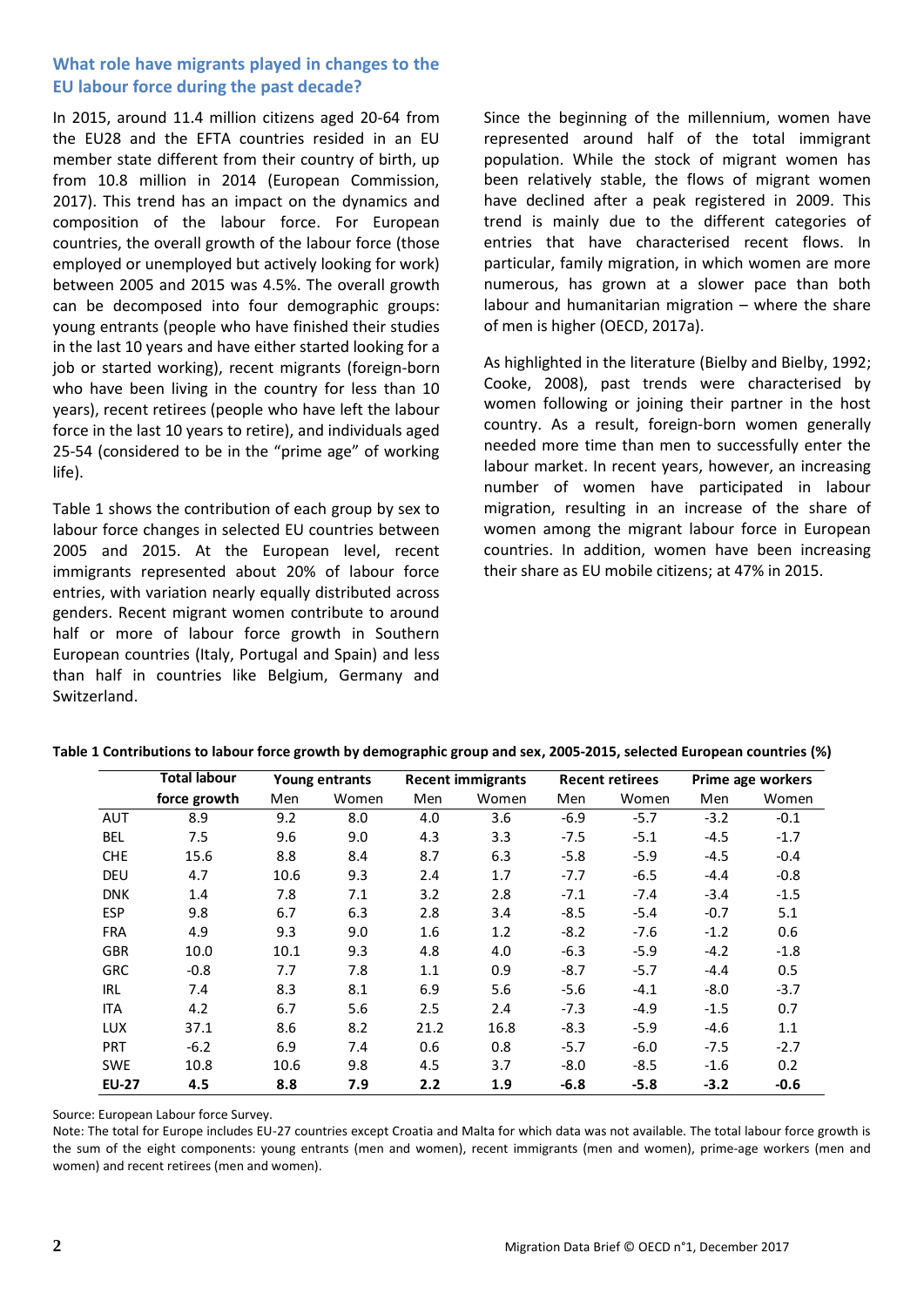Migrant women are also better educated than in the past. A number of factors contribute to this trend: the education level of women in developing countries has increased; more selective policies have led to more qualified migration; highly educated women are more likely to emigrate than highly educated men (Dumont, Martin and Spielvogel, 2007; OECD, 2017b).

Between 2005 and 2015, at the European level, the highly educated labour force increased by 40%. However, the contribution of recent migrants to this growth was only 16 percentage points, equally distributed between men and women. The proportion of men is slightly higher than that of women in both low and medium education levels (57% and 55% respectively). Due to their higher level of education, migrant women tend to make a greater contribution to increasing the qualification level of the labour force. Overall however, recent migrants, even if fundamental in increasing or maintaining the size of the labour force, have a limited impact on improving the workforce's qualification level.

**Figure 1 Contribution of the different demographic groups of labour force growth by education level in Europe, 2005-2015 (thousands)**



Source: European Labour Force Survey.

#### **Foreign-born women are better educated than men but still have lower participation rates**

Over the years, trends also highlight that the level of education of migrant women in the labour force has increased faster than that of migrant men between 2005 and 2015 in all countries except Spain and Greece (Figure 2, panel a). The picture is more mixed when foreign-born women are compared to native-born women (panel b).

**Figure 2 Changes over time in the share of highly educated labour force among different groups in selected European countries, 2005-2015**

*Population 15-64, values in percentage points*

#### **a. Comparison between foreign-born men and foreign-born women**



**b. Comparison between foreign-born women and nativeborn women**



Source: European Labour Force Survey.

Yet, even if they are more educated than in the past, migrant women still have lower participation rates than men in all European countries. However, as shown in Figure 3, the gender participation gap has decreased in the last decade for both native-born and foreign-born people. The reduction of the gender gap was faster for the native-born than for migrant women in all countries, except Italy and Denmark.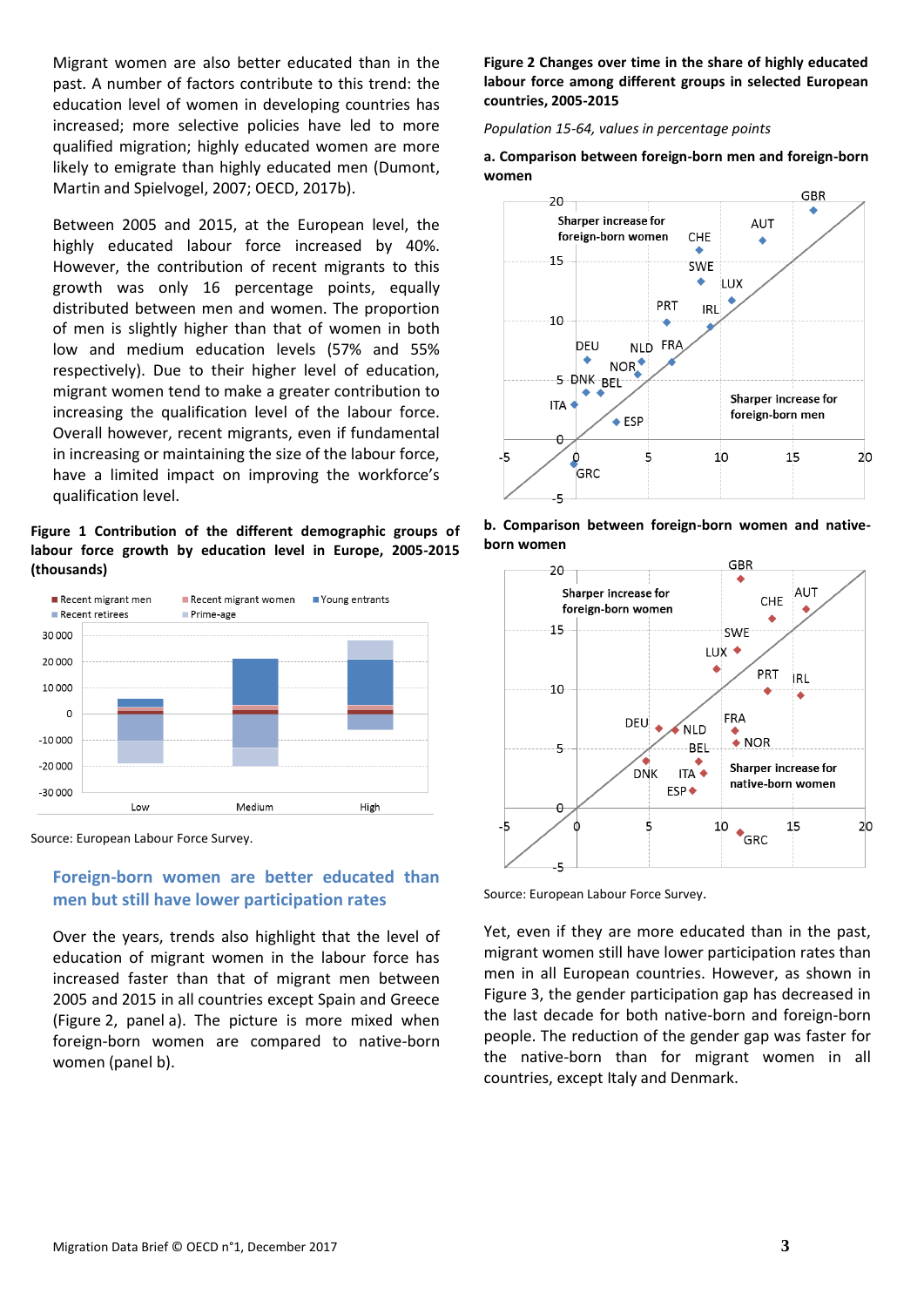#### **Figure 3 Gap in participation rates among different groups, 2005-2015: Foreign-born women catch up**

*Population 15-64, values in percentage points*

#### **a. Declining gap between native-born men and native-born women**



**b. Declining gap between foreign-born men and foreignborn women**



Source: European Labour Force Survey.

Despite the decreased gap between men and women, labour market conditions of women are less favourable than those of men. In particular, women tend to earn less, work part-time more often and are less likely to reach management positions (OECD, 2017b).

Differences in relation to employment exist not only between men and women, but also between foreignborn and native-born women. This is for instance the case in terms of occupations, where migrant women and their native-born counterparts are more or less represented in different segments of the labour market.

More detailed analysis (Meghnagi and Spielvogel, 2018a) comparing native-born women aged 25-34 with foreign-born women aged 25-34 (in the country for five years or less), native-born women aged 30-39 with foreign-born women aged 30-39 (in the country for 6 to 10 years), and native-born women aged 35-49 and foreign-born women aged 35-49 (in the country for 11 years or more) reveals that, on average, both nativeborn and foreign-born women in European countries<sup>1</sup> are concentrated in a relatively small number of occupations. These include *inter alia* cleaners, salespersons and personal care workers. About 65% of the overall female labour force aged 25-49 is employed in just 25 occupations, whereas native-born men are dispersed in 41 occupations and foreign-born men in 33 occupations. These results illustrate the difficulties that migrant women experience when entering the labour market which is reflected not only in terms of labour market participation rates but also as a higher segregation in few occupations.

## **Does duration of stay in the host country affect the type of occupations held by migrant women?**

Migrant women tend to be concentrated in a very limited number of occupations after arrival in the host country. Concentration tends to diminish as migrant women establish in their host countries. However, in all countries migrant women tend to be more concentrated in fewer occupations than native-born women. Figure 4 gives a simple index that measures how much more migrant women tend to concentrate on fewer occupations, relative to native-born women (normalised to 1).

#### **Figure 4 Relative concentration of occupations for migrant women vs native-born women by age and duration of stay, 2015**

*Ratio between concentration index of foreign-born and nativeborn women* 



Source: European Labour Force Survey. Note: In this chart, the Herfindahl concentration index is used to explore to what extent different groups of women (foreign-born with different durations of stay and native-born) are concentrated in a small number of occupations.<sup>2</sup>

However, one should be careful when interpreting these findings as they do not control for the business

l

**<sup>4</sup>** Migration Data Brief © OECD n°1, December 2017 1 The analysis is conducted using data from the European Labour Force Survey for 2015 for 16 countries for which the sample was large enough: Austria, Belgium, Denmark, France, Germany, Greece, Ireland, Italy,

<sup>1</sup> Luxembourg, Netherlands, Norway, Portugal, Spain, Sweden, Switzerland, and the United Kingdom. The total is calculated for the EU-27.

<sup>2</sup> The index is calculated as the sum of the squares of the shares of employment by occupation and ranges from 0 (if employment is distributed across many occupations) to 1 (if employment is concentrated in only one occupation). The chart shows the ratio of the concentration index of foreignborn women to that of native-born ones. A ratio greater than 1 indicates that the concentration index of foreign-born women is higher than that of native-born women.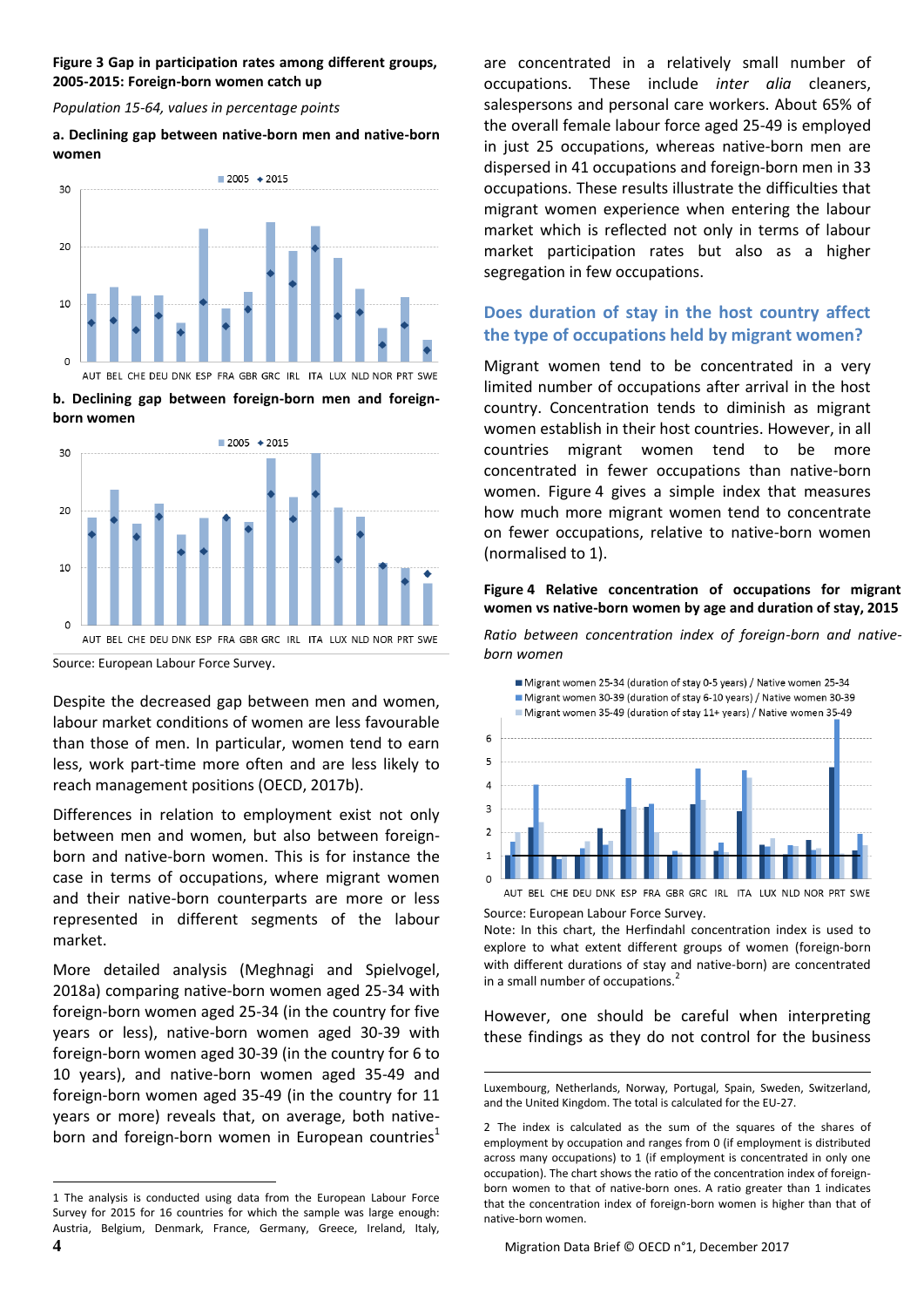cycle, and can therefore be influenced by changes in the labour market resulting from the 2008 crisis.

#### **In which occupations are foreign-born women under- and over-represented?**

Women in the labour force, regardless of their country of birth, share common characteristics and are overrepresented in similar occupations. Looking at occupations with high shares of female employment, patterns can be observed when comparing different cohorts of native-born and foreign-born and their distribution across countries.

In the health sector, foreign-born women tend to be overrepresented in comparison to their native counterparts among doctors (ISCO code 221). On the contrary, they tend to be underrepresented in occupations such as nurses and nursing and midwifery associate professionals (ISCO codes 222 and 322). This finding suggests that the new generation of highly qualified foreign-born women play a significant role in the higher skilled occupations in the health sector.

In occupations related to education, migrant women are underrepresented in nearly all countries. This is particularly true for teachers in primary and secondary education (ISCO codes 233 and 234). Luxembourg, Sweden and Switzerland are however noticeable exceptions.

In finance, administration, and marketing (ISCO codes 241, 242, 243) the picture is more mixed. In most countries, these occupations are more common among the younger generation of migrant women, as a consequence of their higher education levels compared to older cohorts. When analysing the corresponding group at a lower skills level, business and administration associate professionals (ISCO codes 331, 332, 334), migrant women of all ages tend to be underrepresented.

In legal, cultural, and social occupations (ISCO codes 261, 263), foreign-born women of all ages tend to be underrepresented compared with their native-born counterparts. This is not surprising as these jobs require language skills as well as the country-specific knowledge that is not easily transferred and learnt; therefore creating a potential barrier for immigrants.

Clerical occupations (ISCO category 4 as a whole) represent 16% of total employment for native-born women aged 25-49 and only 9% for foreign-born women of the same age. When looking at specific occupations in this group, migrant women are underrepresented in nearly all of them.

Migrant women play a significant role in occupations related to personal services (ISCO code 51). Foreignborn women of all ages working as cooks (ISCO code 512) outnumber their native-born counterparts. In addition, overrepresentation is also strong in occupations such as restaurant waiters. The role of foreign-born women is less pronounced in occupations such as hairdressers and beauticians (ISCO code 514), where they are still underrepresented in a number of countries, even if the gap seems to diminish with higher age and duration of stay.

In the sales sector (ISCO code 52), migrant women are underrepresented in all countries in Southern Europe (Greece, Italy, Spain and Portugal) as well as in Belgium and Germany; the gap between native and foreignborn women is smaller when looking at the foreignborn that have been in the country for more than 10 years.

Foreign-born women working as personal care workers (ISCO code 53) are very often overrepresented, especially as personal care workers in the health sector (ISCO code 532), even if the gap seems to diminish with higher age and duration of stay.

Elementary occupations represent the main source of employment for immigrants, both men and women, in most countries. For domestic, hotel and office helpers and cleaners (ISCO code 911), the gap between foreignborn and native-born women decreases with age and duration of stay. Even if less evident, the same is true for women who work as food preparation assistants (ISCO code 941). Indeed, young foreign-born women may start in those jobs as they arrive in the country without appropriate language skills, but then switch to other types of occupations as they establish.

### **Are foreign-born women more likely to enter growing or declining occupations?**

In the past decades, EU countries have been characterised by significant changes in terms of the occupational composition of the labour market. Most countries have seen a progressive polarisation of the labour force, with medium skilled jobs stagnating while highly and low skilled jobs growing at a faster pace. This also corresponds to a greater increase of both high and low paid occupations.

Recent OECD work shows that more than half of recent immigrants, both men and women, have entered fast growing occupations and their share of employment in declining occupations is similar to new entrants. However, when looking at occupations in more detail, recent migrants are underrepresented in seven out of thirteen highly skilled occupations and tend to be